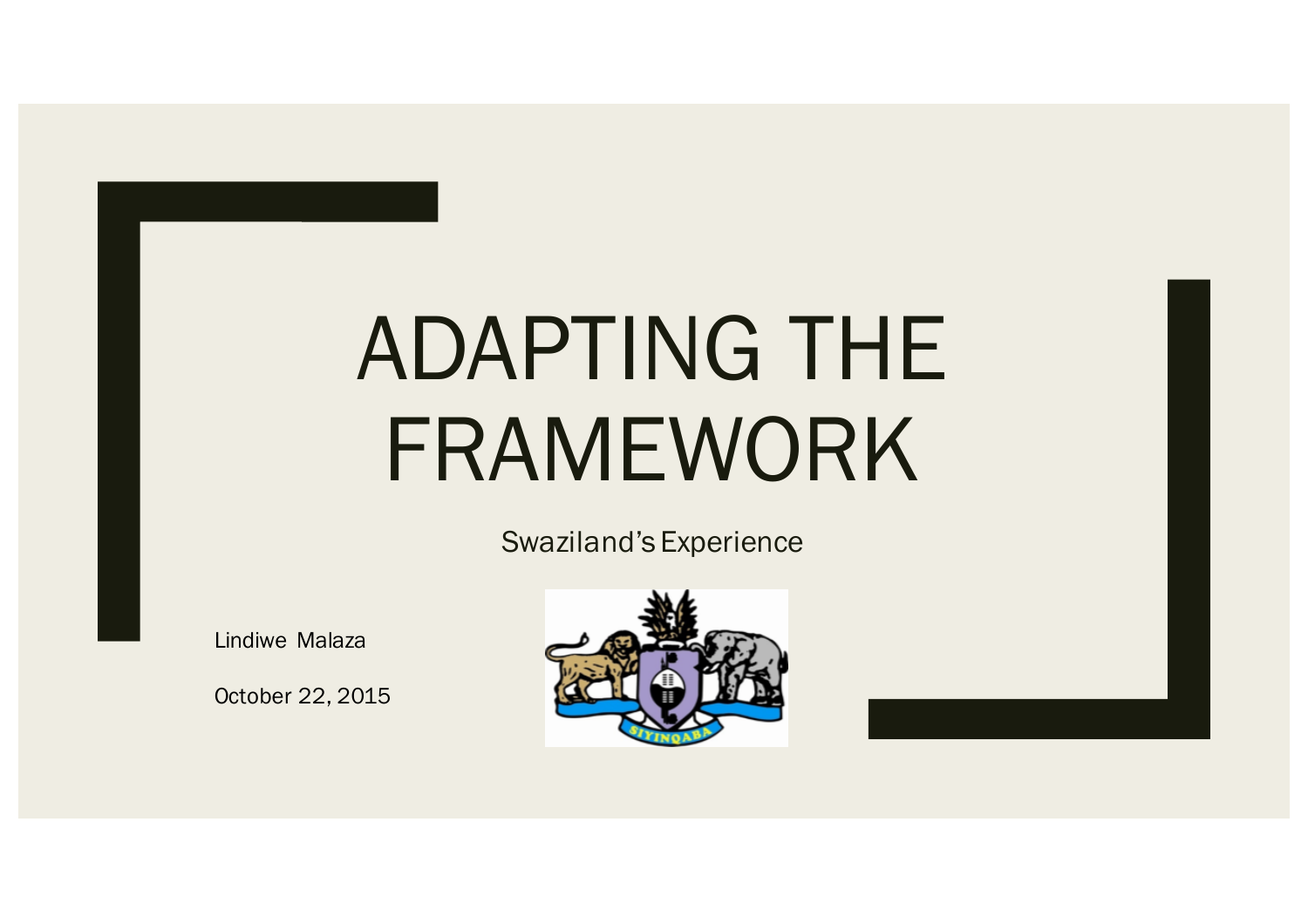## Swaziland Context

- HIV prevalence: 26%
	- *38% in women*
	- *23% in men*
- HIV incidence: 2.38%
	- *3.1% in women*
	- *1.7% in men*
- Contraceptive prevalence is 66.1% (2014), increased from 65.6% (2010)
	- *Injections most common method at 17.2%*
	- *Followed by pill at 9.9%*
- Unmet need for contraceptives is 15.2% (2014), increased from 13% (2010)
	- *Among girls 15-19 it is 24.6%*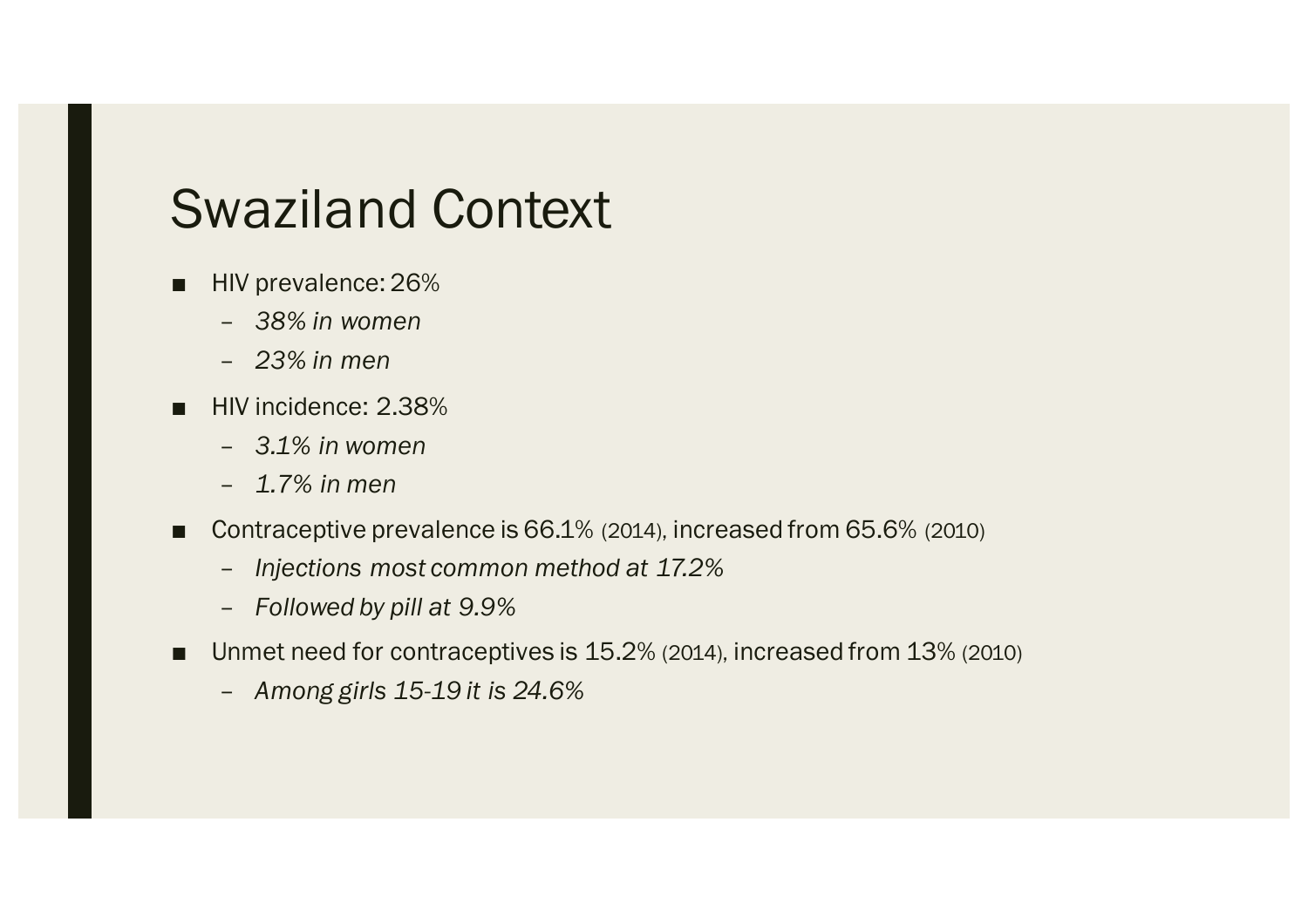## Adaptation Consultative Meeting

- Meeting held March 30<sup>th</sup> and 31<sup>st</sup>, 2015 in Ezulwini, Swaziland
- 27 stakeholders with representation from:
	- *Ministry of Health; SRH Unit, Health Promotion Unit, Swaziland National AIDS Program*
	- *Swaziland National Network of People Living with HIV/AIDS (SWANNEPHA)*
	- *Swaziland Business Coalition on Health and AIDS (SWABCHA)*
	- *mothers2mothers*
	- *Family Life Association of Swaziland*
	- *Elizabeth Glazer Pediatric AIDS Foundation*
	- *UNFPA*
	- *WHO*
	- *Health Communication Capacity Collaborative*
	- *USAID Swaziland*
	- *USAID Washington*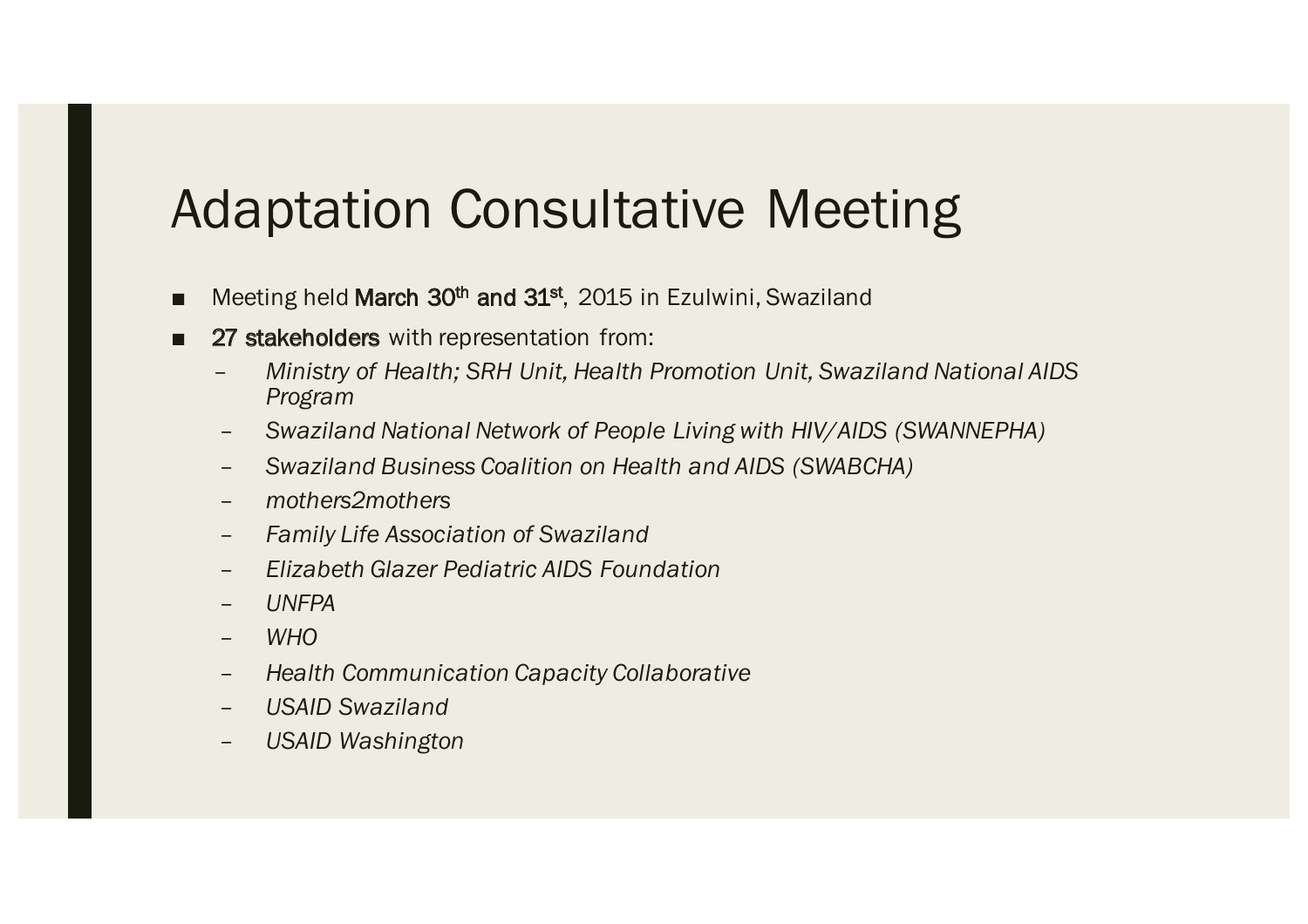## **Discussions**

- As evidence is inconclusive, many questions as to whether it would be more detrimental than helpful to release this information to the general public
- Stakeholders concerned about potential drop in contraceptive use if information was widely distributed without people fully understanding it (for both WLHIV and those HIV negative)
- Since injection is most common in Swaziland, important to ensure any information provided does not compromise the use of the injection for those seeking to prevent pregnancy
- Important to balance risk with benefits of contraceptive use
- Concern that men may begin to blame women for transmitting HIV as they are the users of hormonal contraception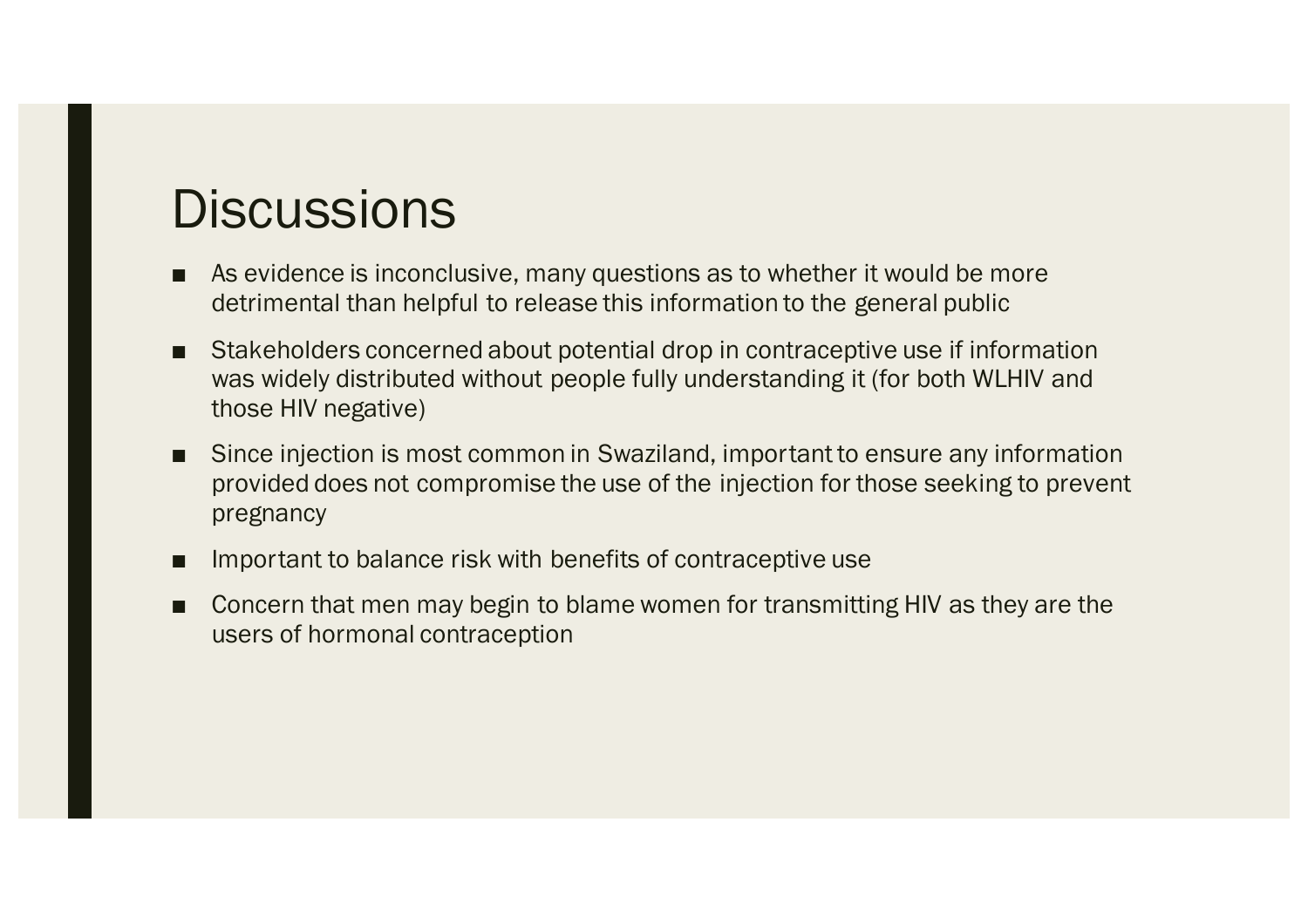# **Outcomes**

- Encourage dual protection rather than distributing information on inconclusive studies
	- *Important to strengthen family planning counseling in this regard*
	- *Any materials produced should stress the importance of dual protection*
- Still important for providers to understand the risks and they should be made aware of the concerns around some hormonal contraception
	- *Information should be provided in trainings and guidelines for providers*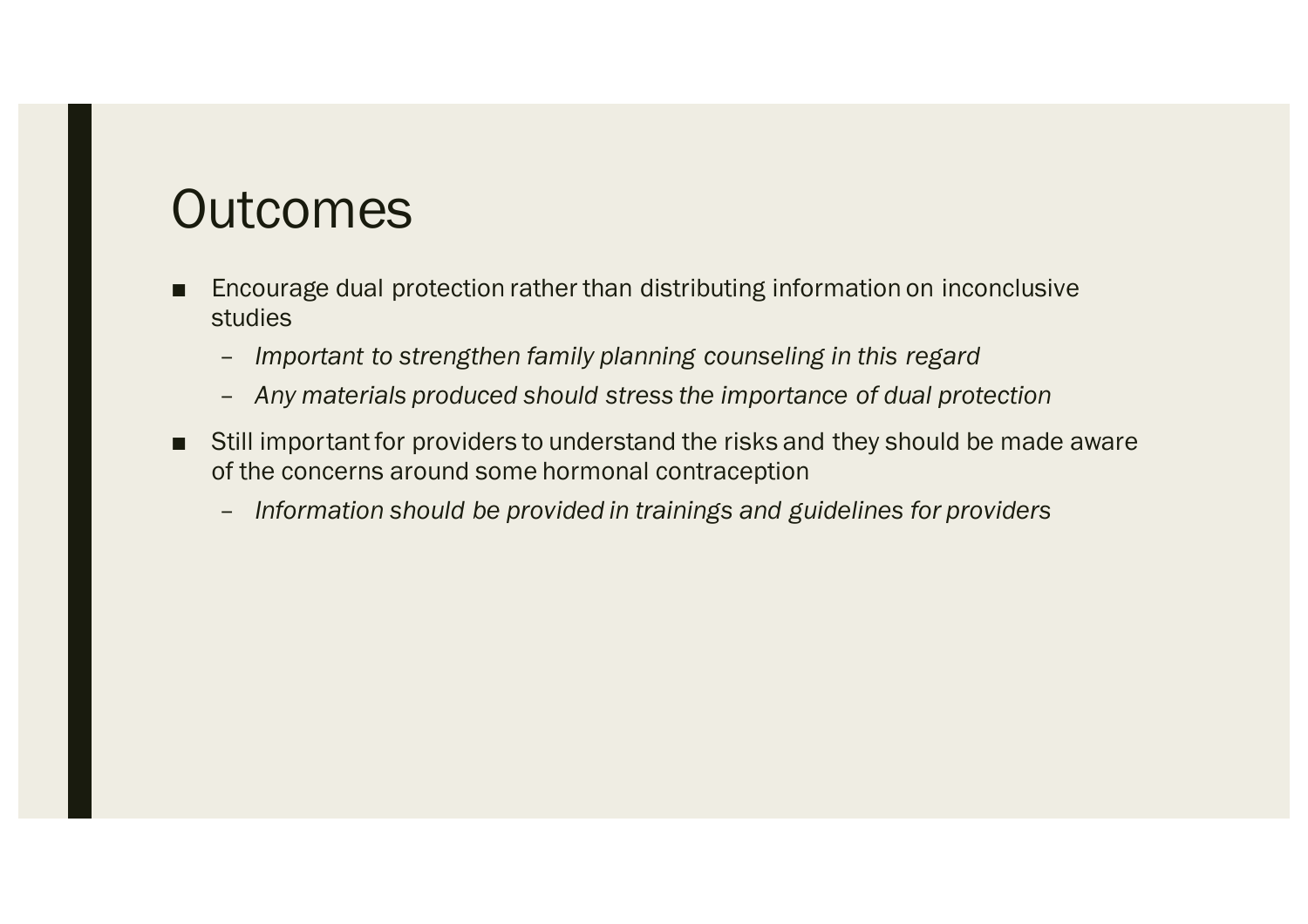### Materials Produced

- Updates to the National Family Planning Guidelines
- Updates to the Family Planning Training Manual for providers
- Adapted materials from the South Africa ZAZI campaign on dual protection
	- *Brochure*
	- *Poster*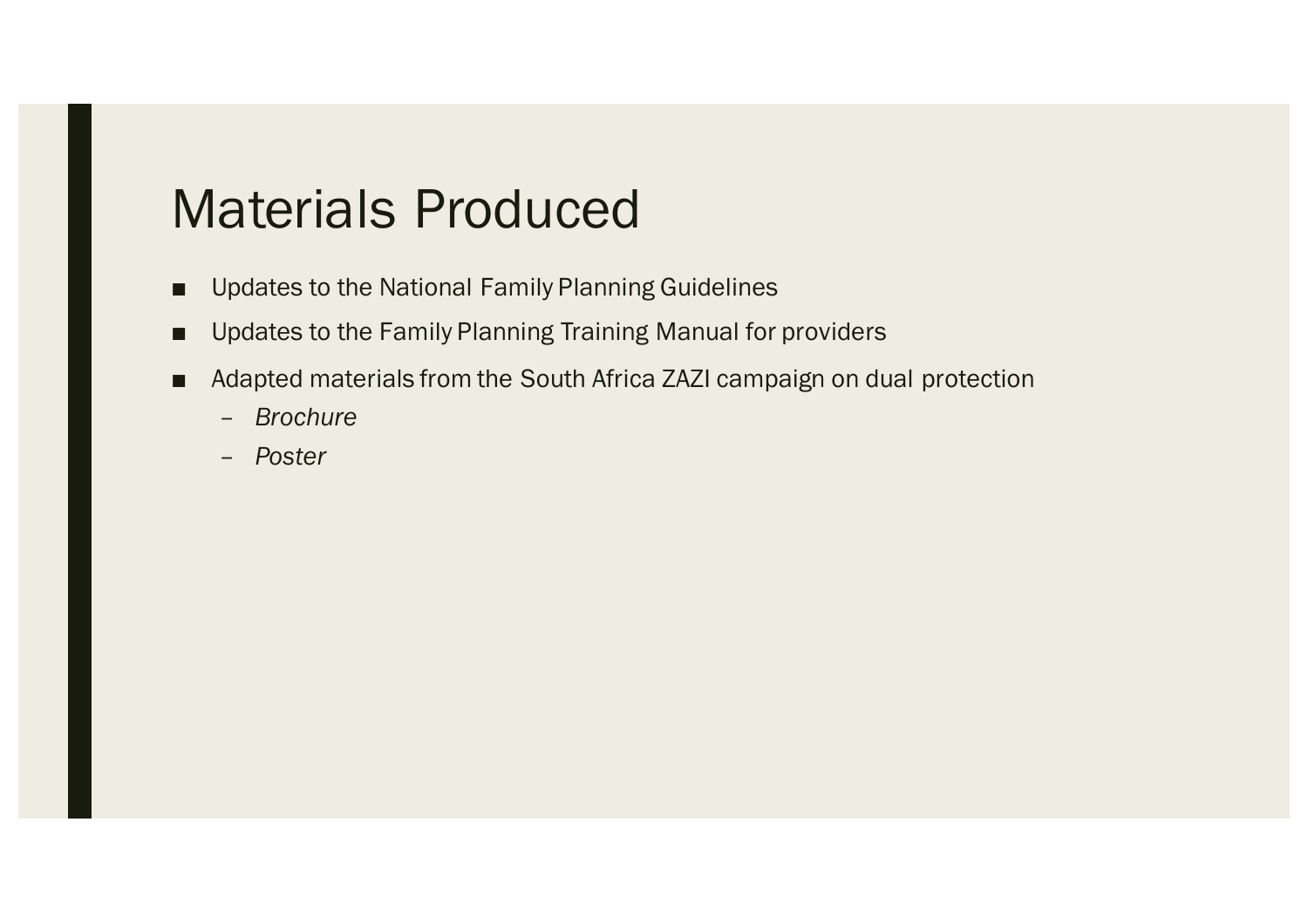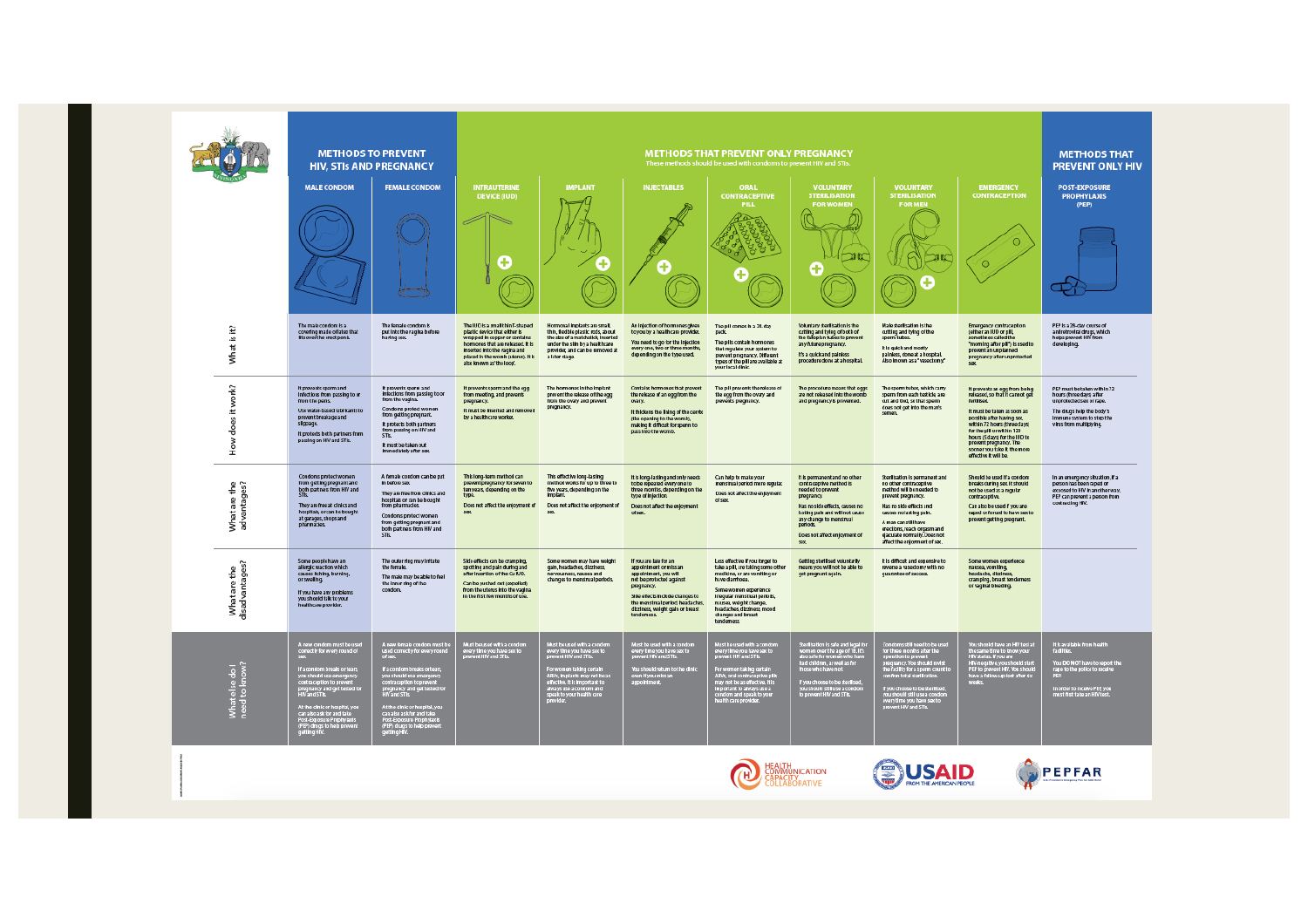#### **UNLOCKING YOUR SEXUAL HEALTH**

We all have dreams and aspirations for our future. To fulfill these dreams, we have a responsibility to make choices. that will help us achieve our goals in life. Our sexual health is an important part of our lives. Having a healthy sex life means using our knowledge to give us the strength to prevent pregnancy, **HIV and STIs** 

#### PREVENTING **PREGNANCY**

If you are sexually active, you and your partner<br>need to speak about whether you are ready or notto have children. Having a child is an emotional commitment and you will need to have money to buy things like:



If you and your partner are not ready to have a<br>child, you should choose a contraceptive method that works best for both of you to prevent pregnancy.

Should the condom burst or you forget to use contraceptives, the morning after pill (emergency contraception) can help to prevent pregnancy, but not HIV or STIs. Taking a combination of ARVs,<br>antibiotics and the morning after pill within 72 hours can reduce the risk of<br>pregnancy and HIV. This is called post-exposure prophylaxis or PEP.

#### **DOUBLE UP AT YOUR CLOSEST CLINIC**

This brochure gives you information about how to DOUBLE UP - two methods are better than one - to prevent pregnancy, HIV and STIs. Contraceptives help to prevent<br>pregnancy, but doubling up with a condom helps to prevent pregnancy, HIV and STIs. You and your partner have the power to decide why to DOUBLE UP and to choose a contraceptive that works best for you. It explains what you can do in case of an emergency, such as<br>rape or the condom breaking, to prevent pregnancy, HIV and STIs.

These methods and condoms are available free of charge at your nearest government clinic.

**PREVENTING** PREGNANCY. **HIV AND STIS** 



In addition to planning your pregnancy, you and your partner should also think about preventing<br>HIV and other STB. Male and female condoms are the only methods that prevent pregnancy, HM and STIs. Knowing your HIV status, being screened for STIs and speaking openly with your partner about<br>your relationship can help you make an informed decision about how to best prevent pregnancy, HIV and STB.

### IN CASE OF AN EMERGENCY...

If you are raped, you should go to your clinic immediately and access PEP to help<br>prevent you from getting pregnant, STIs and HIV. Rape is a crime and you are encouraged to report it to your nearest police station, but, even if you decide not to report the rape, you can still get PEP from your local clinic for free.

### **KNOW YOUR FERTILE DAYS**

A woman's reproductive system is designed so that<br>once a month, an egg leaves one of the ovaries and travels down the fallopian tubes towards the womb (uterus). If the egg is not fertilised by the male sperm at this stage (ovulation phase), the womb sheds its tissue lining, and the blood and unfertilised egg<br>leaves the uterus, passing through the vagina. This hinnd is known as the manstnual neriod

The menstrual cycle starts on the first day of a period - to the start of the next period. The<br>complete cycle may last between 24-28 days (or longer in some women).

Day 1 – 6: The menricual cycle starts –<br>the womb lining and unfertilized egg i<br>shed and the woman has a period. € (雨)

Day 7 - 12: During this time, a new<br>System and the and is made to the<br>System the minimal into the words.

#### **KNOW YOUR SEXUAL RIGHTS**

YOU HAVE THE RIGHT To receive services from health care providers that<br>demonstrates courtery, human dignity, patience,<br>empathy and tolerance.

YOU HAVE THE RIGHT  $\label{thm:main} \begin{minipage}[t]{0.9\linewidth} \begin{minipage}[t]{0.9\linewidth} \begin{minipage}[t]{0.9\linewidth} \begin{minipage}[t]{0.9\linewidth} \begin{minipage}[t]{0.9\linewidth} \begin{minipage}[t]{0.9\linewidth} \begin{minipage}[t]{0.9\linewidth} \begin{minipage}[t]{0.9\linewidth} \end{minipage}[t]{0.9\linewidth} \begin{minipage}[t]{0.9\linewidth} \begin{minipage}[t]{0.9\linewidth} \begin{minipage}[t]{0.9\linewidth} \end{minipage}[t]{0.9\linewidth} \begin{minipage}[t]{0.9\linewidth} \begin$ 

YOU HAVE THE RIGHT To receive confidential courselling for contraceptives<br>and HV courselling and testing without discrimination,<br>coarcion or violence. You should provide your health component of workings. To unnounce providing your neutron<br>care provider with relayed to the structure information<br>as that they can give you the best counseling and<br>information about different contraceptive methods<br>to helpy

YOU HAVE THE RIGHT To receive emergency contraception to prevent getting<br>pregnant and to start ARVs to prevent HIV if you have<br>been forced to have sex against your will, if you have<br>forgetten to use condoms or if the condoms has bunt. Your sexual and reproductive health, pregnancy or HV<br>status is confidential and may not be disclosed without your permission, except if sequined in terms of any law<br>or any order of court.

#### **HOW TO USE A FEMALE CONDOM**



the condom connect puriseds of



### $\frac{Dxy}{7-12}$ Day 12 - 16: This is the Ovulation advice phase, where the egg is released from

now mady to befort had by a spert<br>of no contraceptive method is used this is the time a woman is most like to become pregnanti.

Day 17 – 26: The egg will die off<br>cluring this period if it is not fertilised.<br>The lining of the words this bens and is<br>then shed in the next period (days 1–6). VG.

To lodge a complaint if a health care provider or<br>community health care provider has not respected<br>your rights or tells others about you accessing<br>contraceptives or reveals your HW rights. You also

#### Its MY Responsibility to: **DOUBLE UP -TWO METHODS ARE**

- Protect myself against<br>unwanted/unplanned pregnancies, STIs and HIV.

Know my HIV status. - Find out more about contraceptive choices that suit my needs and lifestyle. - Use contraceptives as advised on the<br>packaging and by my health care provider - Go to a health care provider when I am worried about my health, when I need

and information. - Go to the health care provider when I experience side effects and find out more

about them, rather than just stop using the method.

Keep to my appointments and if I miss my appointment, make another appointment.

- Take emergency contraception/PEP if I have been raped or sexually assaulted.<br>- Take emergency contraception/PEP if I have had unplanned/unprotected sex and I do. not want to get pregnant. Take all medication as prescribed. . Check the expiry date on medicines and condoms.

- Be honest with the health care provider when asked a question.

#### It is My and My Partners Responsibility to:

Protect each other against unwanted pregnancy, STIs and HIV. - Know each others HIV status - both my own and my partners Respect each other's choices - for example: to use a condom or not to have sex. . Plan for a healthy pregnancy and minimise HIV transmission – for ourselves and our baby.

#### **HOW TO USE A MALE CONDOM**





















BETTER THAN ONE

YOU HAVE THE RIGHT To receive information about all contraceptive<br>restheds available to you in a language that you<br>understand and to choose a method that works bust<br>for you to prevent getting pregnant. YOU HAVE THE RIGHT

have the right for your complete to be investigated<br>and to receive a full response. Completes can be filed at<br>the Customer Care services at health facilities.



**IF YOUR RIGHTS ARE NOT** 

**RESPECTED, CONTACT:** 

Customer Care Office or Nurse in Charge. If this fails, please<br>contact the Regional Matron. If you are unable to reach the above-mentioned people please contact the Department of Health, Directorate of<br>Quality Assurance.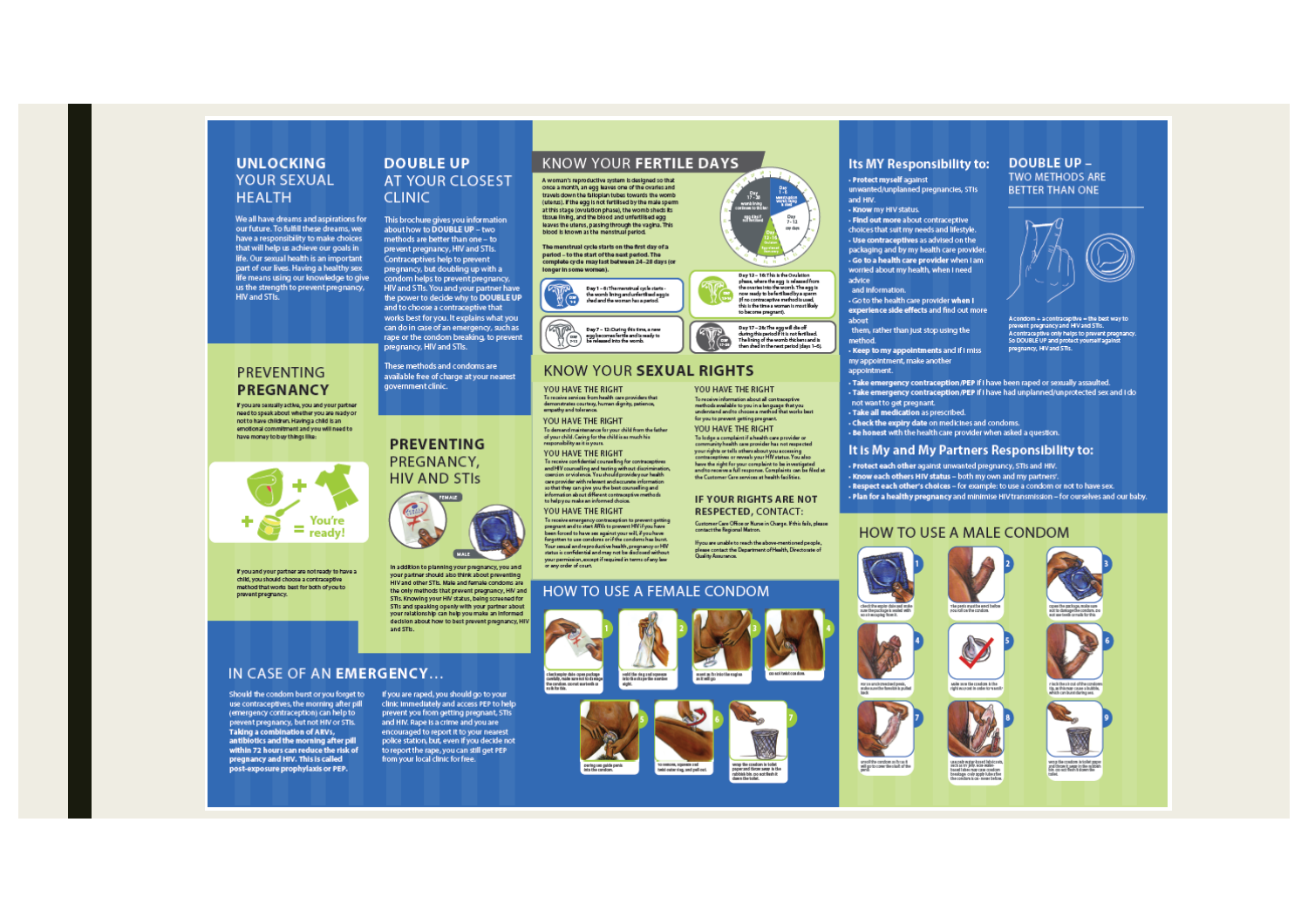|                                 | <b>METHODS THAT PREVENT</b><br><b>HIV. STIS AND PREGNANCY</b>                                                                                                                                                                                                                                                                                                                                                                                                            |                                                                                                                                                                                                                                                                                                                                      | <b>DUAL PROTECTION</b><br><b>Contraceptives prevent pregnancy.</b><br>Condoms prevent pregnancy, HIV and STIs.                                                                                                                                                             |                                                                                                                                                                                                                                                                                                                                                                                                                                          |                                                                                                                                                                                                     |                                                                                                                                                                                                                                                                        |                                                                                                                                                                                                                                                                                                                                                                                                                                                      |                                                                                                                                                                                                                                                                                                                                                                                 | <b>METHODS TO BE USED</b><br><b>IN CASE OF EMERGENCY</b>                                                                                                                                                                                                                                         |                                                                                                                                                                                                                                                                                                                                                                                                                                                                                                                                   |
|---------------------------------|--------------------------------------------------------------------------------------------------------------------------------------------------------------------------------------------------------------------------------------------------------------------------------------------------------------------------------------------------------------------------------------------------------------------------------------------------------------------------|--------------------------------------------------------------------------------------------------------------------------------------------------------------------------------------------------------------------------------------------------------------------------------------------------------------------------------------|----------------------------------------------------------------------------------------------------------------------------------------------------------------------------------------------------------------------------------------------------------------------------|------------------------------------------------------------------------------------------------------------------------------------------------------------------------------------------------------------------------------------------------------------------------------------------------------------------------------------------------------------------------------------------------------------------------------------------|-----------------------------------------------------------------------------------------------------------------------------------------------------------------------------------------------------|------------------------------------------------------------------------------------------------------------------------------------------------------------------------------------------------------------------------------------------------------------------------|------------------------------------------------------------------------------------------------------------------------------------------------------------------------------------------------------------------------------------------------------------------------------------------------------------------------------------------------------------------------------------------------------------------------------------------------------|---------------------------------------------------------------------------------------------------------------------------------------------------------------------------------------------------------------------------------------------------------------------------------------------------------------------------------------------------------------------------------|--------------------------------------------------------------------------------------------------------------------------------------------------------------------------------------------------------------------------------------------------------------------------------------------------|-----------------------------------------------------------------------------------------------------------------------------------------------------------------------------------------------------------------------------------------------------------------------------------------------------------------------------------------------------------------------------------------------------------------------------------------------------------------------------------------------------------------------------------|
|                                 | <b>MALE CONDOM</b>                                                                                                                                                                                                                                                                                                                                                                                                                                                       | <b>FEMALE CONDOM</b>                                                                                                                                                                                                                                                                                                                 | <b>INTRAUTERINE</b><br><b>DEVICE (IUD)</b>                                                                                                                                                                                                                                 | <b>INJECTABLES</b>                                                                                                                                                                                                                                                                                                                                                                                                                       | <b>IMPLANT</b>                                                                                                                                                                                      | <b>ORAL</b><br><b>CONTRACEPTIVE</b><br>PILL                                                                                                                                                                                                                            | <b>VOLUNTARY</b><br>STERILISATION<br><b>FOR WOMEN</b>                                                                                                                                                                                                                                                                                                                                                                                                | <b>VOLUNTARY</b><br><b>STERILISATION</b><br><b>FOR MEN</b>                                                                                                                                                                                                                                                                                                                      | <b>POST-EXPOSURE</b><br><b>PROPHYLAXIS</b><br>(PEP)                                                                                                                                                                                                                                              | <b>EMERGENCY</b><br><b>CONTRACEPTION</b>                                                                                                                                                                                                                                                                                                                                                                                                                                                                                          |
|                                 |                                                                                                                                                                                                                                                                                                                                                                                                                                                                          |                                                                                                                                                                                                                                                                                                                                      | Ð                                                                                                                                                                                                                                                                          | ÷                                                                                                                                                                                                                                                                                                                                                                                                                                        | ÷                                                                                                                                                                                                   | æ                                                                                                                                                                                                                                                                      | コロ<br>æ                                                                                                                                                                                                                                                                                                                                                                                                                                              | ÷                                                                                                                                                                                                                                                                                                                                                                               |                                                                                                                                                                                                                                                                                                  | $\circ$                                                                                                                                                                                                                                                                                                                                                                                                                                                                                                                           |
| What is it?                     | The male condom<br>is a cowring made<br>of latex that fits over<br>the erect penis                                                                                                                                                                                                                                                                                                                                                                                       | The female condom is<br>put into the wagina before<br>having sex.                                                                                                                                                                                                                                                                    | The IUD is a small, thin<br>T-shaped plastic device that is<br>either wrapped in copper or<br>contains hormones that are<br>released in the body. It is<br>inserted into the vagina and<br>placed in the womb (uterus). It<br>is also known as the loop'                   | The injectable contains<br>homones given to you at<br>regular intervals by a<br>with care provides<br>You need to go for the<br>injection every one, two or<br>three months depending on<br>the type used.                                                                                                                                                                                                                               | Hormonal implants are small.<br>thin, flexible plastic rock,<br>about the size of a<br>matchatick, inserted under<br>the skin by a health care<br>provider, and can be removed<br>at a later stage. | The pill comes in a 26-day<br>mark<br>The pills contain hormones<br>that regulate your system to<br>prevent pregnancy.<br>Different types of the pill are<br>a vailable at your local dinic.                                                                           | Fernale stanifization is an<br>effective and permanent<br>form of contraception.<br>It involves the cutting and<br>tying of the fall ppian tubes<br>to prevent any future<br>pregnancy.                                                                                                                                                                                                                                                              | Male sterilization is the<br>cutting and tying of the<br>spenn tubes.<br>It is exick and mostly<br>painlessly done at a<br>hospital Also known as a<br>vasectorny."                                                                                                                                                                                                             | PEP is a 28-day counter<br>of antiretrovisal drugs,<br>which helps prevent HIV<br>from developing in the<br>body                                                                                                                                                                                 | Emergency<br>contraception (either an IUD)<br>or pill sometimes called the<br>"moming after pill") is used<br>to prevent an unplanned<br>pregnancy after<br>unprotected sex or condom<br>breakage.                                                                                                                                                                                                                                                                                                                                |
| How does it work?               | It prevents sperm and<br>infections from pessing to or<br>from the peniu.<br>You can use a water-based<br>lubricant with a condom to<br>increase the enjoyment of<br>sex, but do not use any<br>ail-based lubricant.<br>Lubricants prevents<br>condom from breaking or<br>dipping.<br>A new condom must<br>be used for every round<br>of sex.<br>If a condom breaks<br>or team, you should use.<br>emergency contraception<br>and get tested for HIV and<br>$5\text{Hz}$ | k prevents sperm and<br>infections from passing<br>to or from the wigins.<br>A new female condom<br>nut be used with each<br>round of sex.<br>Fa condom breaks<br>or tears, you should use<br>emergency contraception<br>to prevent pregnancy<br>and get tested for HV<br>and STIs.<br>It must be taken out<br>immediately after sex | It prevents spenn and the egg<br>from meeting, and prevents<br>pregnancy.<br>It must be inserted and<br>removed by a healthcare<br>provider.<br>It does not protect a gainst HIV<br>and STIE.<br>You must use a condom every<br>time you have sex to prevent<br>HVand STIL | It contains hormones that<br>prevent the release of an<br>egg from the overy.<br>It thickers the lining of the<br>cervix (the opening to the<br>wornb), making it difficult for<br>spenn to passinto.<br>the womb<br>You must also use a condom<br>every time you have sex to<br>You should return to the<br>dinic even if you miss an<br>appointment, so that you<br>can be given alternative<br>contraception to prevent<br>pregnancy. | The hormones in the implant<br>prevent the release of the<br>egg from the overy and<br>prevent pregnancy.<br>You must also use a condom<br>every time you have sex to<br>prevent HV and STIs.       | The pill prevents the release<br>of the egg from the overy<br>and prevents pregnancy.<br>You must use a condom<br>every time you have sex to<br>prevent HIV and STIL.                                                                                                  | The procedure means that<br>eggs are not released into the<br>woreb and pregnancy is<br>prevented<br><b>Ku safe and legal for women</b><br>over the age of 18 to be<br>stenilised.<br>Sterilization is safe for women<br>who have had children, as<br>well as for those who have<br>not had children.<br>You must also use a condom<br>every time you have sex to<br>prevent HIV and STIL.<br>Kua quidcand painless<br>properlure done at a hospital | The spenn tubes which<br>carry sperre from each<br>testide are cut and tied.<br>so that spann does not<br>get into the man's semen.<br>Condores still need to be<br>used for three months after<br>the operation, or for the<br>next 15-20 times that the<br>man has sex to prevent<br>pregnancy.<br>You musta loo use a<br>condom every time you<br>have sex to prevent HV and | PEP murt be taken within<br>72 hours (three days) after<br>unprotected sex or rape.<br>The drugshelp the body's<br>immune system to stop the<br>virus from multiplying.<br>Itis a wilsble from dinics<br>and hospitals<br>You DO NOT have to report<br>the rape to the police to<br>neceive PEP. | It prevents an eqq from<br>being released, so that<br>it cannot get fertilised.<br>It must be taken as soon as<br>possible after having sex,<br>within 72 hours (three days)<br>for the pill or within 120<br>hours (5 days) for the IUD to<br>prevent pregnancy. The<br>sooner you take it, the more<br>effective it will be.<br>You should have an HIV test<br>at the same time to know<br>your HW status. Hyou are<br>negative, you should start<br>PEP to prevent HIV You<br>should have a follow-up<br>test after six weeks. |
| What are the<br>advantages?     | Condoms protect women<br>from getting pregnant<br>and both partners from<br><b>HIVandSTIL</b><br>They are free at clinics and<br>hospitals or can be<br>bought at garages, shops<br>and pharmacies.                                                                                                                                                                                                                                                                      | A female condom can be put<br>in halors rac.<br>Conclores protect women<br>from getting pregnant and<br>protects partners from<br>passing on HIV and STIs<br>They are free from clinics<br>and hospitals or can be<br>bought from pharmacies                                                                                         | This highly effective<br>long-lasting method can<br>prevent pregnancy for seven<br>to ten years, depending on<br>the type.<br>It does not cause weight gain<br>It does not affect the<br>enjoyment of sex.                                                                 | It is a highly effective reethod.<br>Only needs to be repeated<br>every one to three months,<br>depending on the type of<br>injection.<br>Can be used by breastfeeding<br>mothers.<br>It does not affect the<br>enjoyment of sex.                                                                                                                                                                                                        | This highly effective<br>long-lasting method works for<br>up to three to five years,<br>depending on the type of<br>implant<br>It does not affect the<br>enjoyment of a                             | This effective method can<br>help to make your menstrus<br>period more regular<br>It does not affect the<br>enjoyment of sex.                                                                                                                                          | It is highly effective,<br>permanent and no other<br>contraceptive resthod is<br>needed to prevent<br>pregnancy.<br>It has no side effects,<br>causes no lasting pain,<br>and will not cause any<br>change to menstrual periods<br>It does not affect enjoyment<br>of sex.                                                                                                                                                                           | It is highly effective,<br>permanent and no other<br><b>I</b> iw borbare avitypestroo<br>be needed to prevent<br>pregnancy.<br>It has no side effects and<br>causes no lasting pain.<br>Amen can atil have<br>erections, reach orgasm<br>and ejaculate normally.                                                                                                                | In an emergency situation, if<br>a person has been reped or<br>exposed to HV in another<br>way, PEP can prevent a<br>person from contracting HIV.<br>You will also be given<br>emergency contraception t<br>prevent pregnancy and<br>antibiotics to prevent STIs.                                | The ECP should be used if<br>a condom breaks during<br>sex.lt should not be used<br>as a regular contraceptive<br>It can also be used if you<br>are raped or forced to have<br>sex. In this situation, you<br>can also be given PEP to<br>prevent HIV and antibiotics<br>to prevent STIs.                                                                                                                                                                                                                                         |
| What are the<br>disadva ntages? | Some people have an<br>alergic reaction which<br>causes itching, burning,<br>or swelling.<br>lfyou have any problems<br>you should talk to your<br>healthcare provider.                                                                                                                                                                                                                                                                                                  | The outer ring may initate<br>the female.<br>The male may be able to<br>final the inner ring of the<br>condom.                                                                                                                                                                                                                       | Side effects may include<br>camping, spotting, pain<br>during and after insertion of<br>the Cu <sup>1</sup> UD<br>Can be pushed out (expelled)<br>from the uterus into the<br>wains, in the first few months<br>of use                                                     | If you are late for an<br>appointment or miss an<br>appointment, you will not be<br>protected against pregnancy.<br>Side effects may include<br>changes to the menstrual<br>period, headaches, spotting.<br>mood changes, dizziness,<br>weight gain or breast<br>tendemess.                                                                                                                                                              | Side effects may include<br>weight gain, sedness,<br>headaches, dizziness, mood<br>changes, neusea and<br>changes to menstrual<br>cerici<br>The implant may not be<br>effective if you are obese.   | It is less effective if you forget<br>to take a pill, are taking some<br>other medicine, or are<br>voniting or have diarrhea.<br>Side effects can include<br>inegular menstrual periods,<br>nausea, weight change,<br>headaches, dizziness, mood<br>changes and breast | Fernale voluntary<br>stenlisation is permanent<br>and cannot be reversed.<br>This means you will not be<br>able to get pregnant again.                                                                                                                                                                                                                                                                                                               | It is difficult and expensive<br>to re wrse a waectory<br>with no quatantee of<br><b>JUCCELL</b>                                                                                                                                                                                                                                                                                |                                                                                                                                                                                                                                                                                                  | Side effects may include<br>nausea, vomiting,<br>headache, dizzineur,<br>cramping, breast<br>tendemess or vaginal<br>bleeding.                                                                                                                                                                                                                                                                                                                                                                                                    |